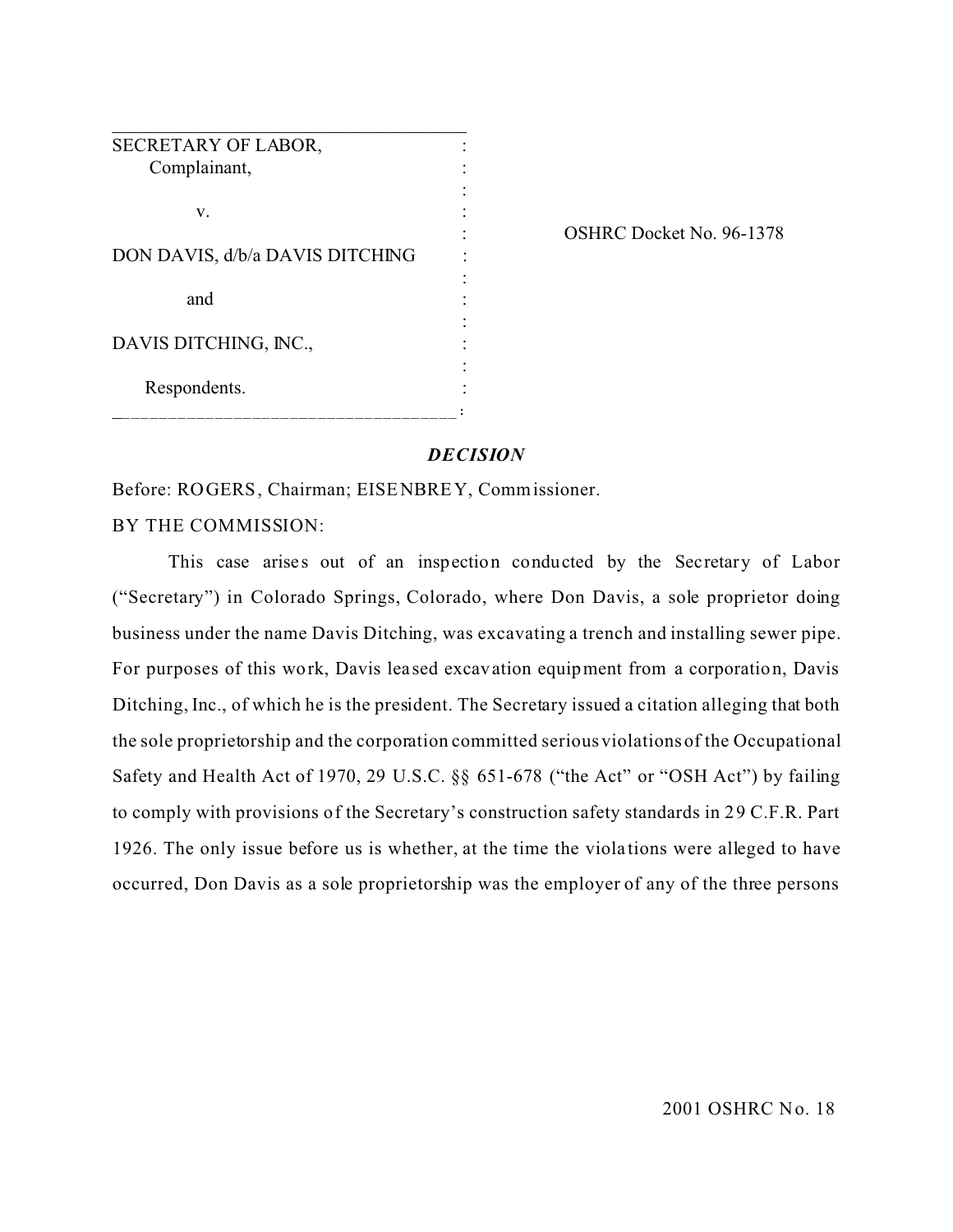who were working at the site and was therefore subject to the requirements of the Act. Administrative Law Judge Sidney J. Goldstein concluded that Davis had sufficient control over the workers to be held responsible for the hazards to which they were exposed. In accordance with the parties' stipulation that the violations existed as alleged in the event Davis were found to be an employer under the Act,<sup>1</sup> he affirmed the citation and assessed a penalty of \$7000. We reverse and vacate the citation.

#### **I. BACKGROUND**

The relevant facts are not in dispute. Don Davis for many years had been a friend and business acquaintance of Jerry Ringler, an individual who owned and operated a sewer cleaning business known as "Reliable Sanitation," in which he employed one of his two brothers, Bobby. Ringler's other brother, Ernest, similarly owned and operated a septic tank cleaning service, "Pike's Peak Sanitation." The two companies—Reliable and Pike's Peak shared common office space. In addition to running his sewer cleaning service, Jerry Ringler occasiona lly engaged in property development. He testified that he entered into a fixed-price oral contract with Davis to dig a trench and install the water, sewer, gas, and electric lines for an industrial park Ringler was constructing on the land where he and his brother Ernest maintained the offices of their respective businesses. The price agreed upon was \$180,000,

<sup>&</sup>lt;sup>1</sup>The judge's decision apparently affirmed the citation as to both Davis as sole proprietor and Davis Ditching, Inc. On review, the Commission specifically requested that the parties address in their briefs whether each entity was a statutory employer. In her brief before us, however, the Secretary expressly stated that a determination of whe ther Davis Ditching, Inc. was an employer under the Act is not necessary to the disposition of this case and presented no argument with respect to that entity. In accordance with our usual practice, we treat the Secretary as having abandoned her contention that the citation should be affirmed against Davis Ditching, Inc. *Ragnar Benson, Inc.*, 18 BNA OSHC 1937, 1938, 1999 CCH OSHD ¶ 31,932, p. 47,371 (No. 97-1676, 1999). We therefore set aside the judge's decision with respect to Davis Ditching, Inc., and we vacate the cita tion as to the corporate entity. *See Power Fuels, Inc.*, 14 BNA OSHC 2209, 2215, 1991-93 CCH OSHD ¶ 29,304, p. 39,348 (No. 85-166, 1991) (Commission vacates previously affirmed citation item that Secretary had abandoned on review).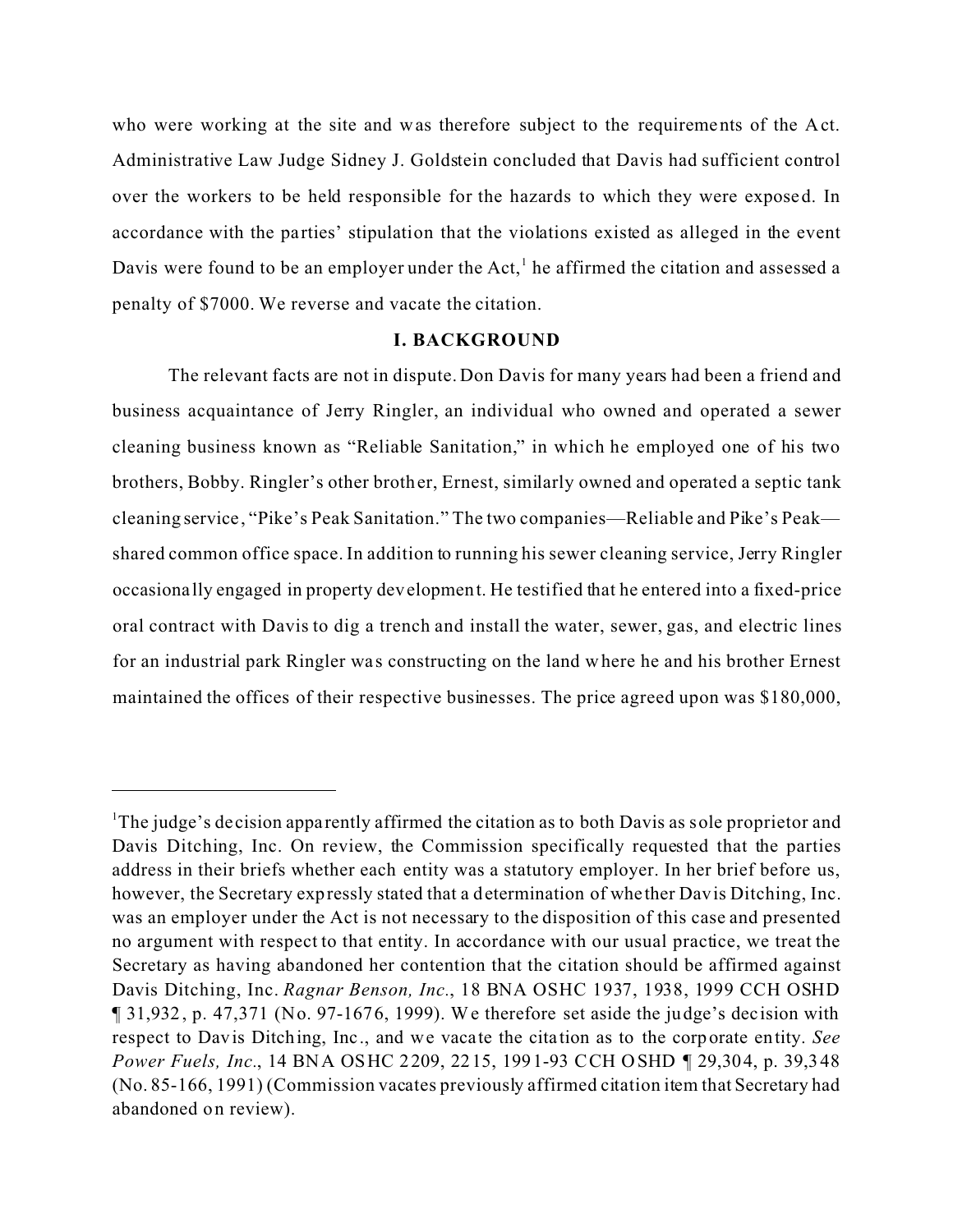with Davis using equipment rented from Davis Ditching, Inc. Ringler and Davis estimated that this particular project would take between six and nine months.

Two compliance officers for the Secretary, Jack Cain and Michael Kelly, were assigned to conduct an inspection based on an anonymous complaint which did not identify by name the individual or business against whom the complaint was made. Cain testified that on March 19, 1996 he observed three workers in a trench that was approximately 8 feet deep and did not appear to have any protection against cave-in. Davis, who was standing at the top of the trench, stated that he did not have the authority to consent to an inspection and directed Cain to the Ringlers' office. Cain spoke to Jerry Ringler, who told him that "Mr. Davis was in charge of the ope ration." Ringler, however, also stated that he was refusing permission to inspect.

Cain and Kelly returned two days later with an inspection warrant. This time, they saw two individuals, subsequently identified as Bobby and Ernest Ringler, setting pipe in the trench. Another worker, Levi Haswell, was standing nearby at the top of the trench. Bobby Ringler told Kelly that he was employed as a truck driver by Reliable Sanitation, his brother's sewer cleaning business, and had about 10 years' experience in excavation work.<sup>2</sup> Both Ringler brothers gave written statements to the compliance officers. Bobby Ringler's statement said as follows: "I'm employed by Reliable Sanitation. I was not doing anything today so I decided to come over here and see if I could be of any help. I'm not being payed [sic] & don't expect to be payed [sic]." Ernest Ringler wrote on his statement, "I own Pikes Peak Sanitation. When I am not pumping septic tanks I am not receiving any money for what I am doing on this job site." Both said that when they had free time they came over to "help out," or, as Jerry Ringler sta ted in his testimony, "they was just killing time ."

 $2B$  Because its employee was exposed to the violative conditions, a citation alleging the same violations was also issued to Reliable Sanitation. That citation was settled, but the terms of the settlement were not divulged.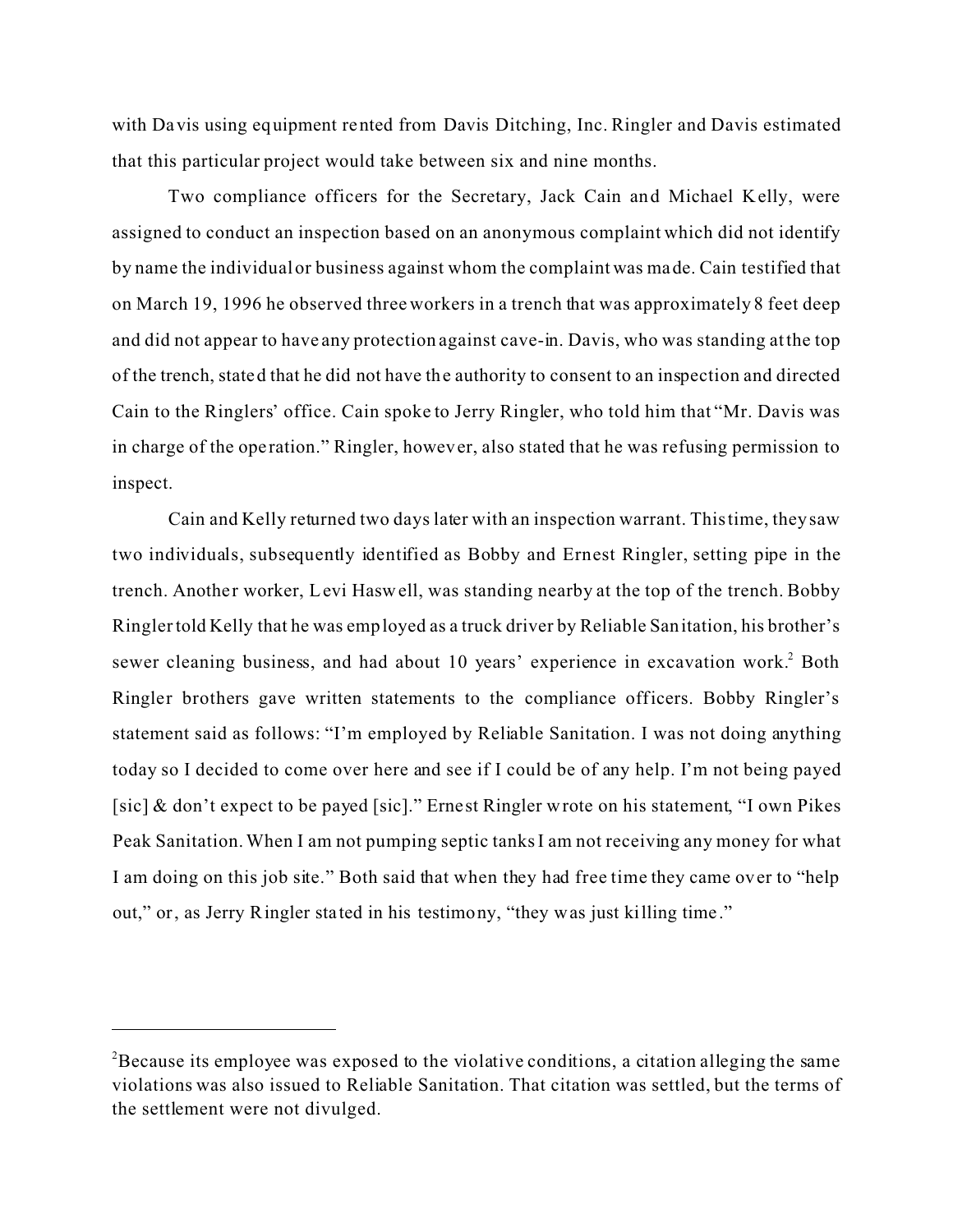Furthermore, there is evidence that Davis could perform the job himself. Ringler testified that so long as Davis was using plastic pipe, Davis could accomplish all the tasks—excavating with the backhoe, putting in the gravel bed with the front end loader, and installing the pipe—without any assistance whatever and further said that Davis "always" worked this way. Similarly, Davis testified that on the day the inspectors first came to the worksite, he had been working alone in the excavation for several hours before Ernest and Bobby Ringler appeared.<sup>3</sup>

Jerry Ringler denied that he instructed his brothers to assist Davis, and he insisted that he did not know how his brothers came to be in the excavation. As Ringler put it, his brothers did not "need authority" to be at the worksite. For his part, Davis testified that he too did not know why the Ringler brothers came to the worksite, and he testified that he had no knowledge of "what their deal is with their brother" and did not "get involved in it." Both he and Jerry Ringler surmised that the other Ringler brothers may have gone into the excavation because they were curious about the laser Davis was using to grade the trench. It is undisputed that neither Bobby nor Ernest Ringler was paid or otherwise compensated for whatever work they did.

Levi Haswell, who owned his own truck, advised the compliance officers as follows: "I am self-employed as a truck driver under the name of Levi Haswell Enterprises."<sup>4</sup> In a subsequent interview, Haswell also stated that he had worked for Davis "on and off" for 30

<sup>&</sup>lt;sup>3</sup>Compliance officer Cain testified that Don Davis gave a statement to the effect that he "on occasion hired casual labor or tempora ry-type labor." The Secretary issued a subpoena to Davis Ditching, Inc. to disclose the identity of and payroll records for all employees working at the trench. The corporation did not respond to this subpoena, and the Se cretary apparently did not pursue the matter. There is no indication that the Secretary attempted to asce rtain whether Davis as sole proprietor had ever hired labor, or that any such hiring would be relevant to the time period at issue here.

<sup>&</sup>lt;sup>4</sup>The Secretary in her review brief concedes that Bobby Ringler was employed by Jerry Ringler and that Ernest Ringler and Levi Haswell are self-employed in their own businesses.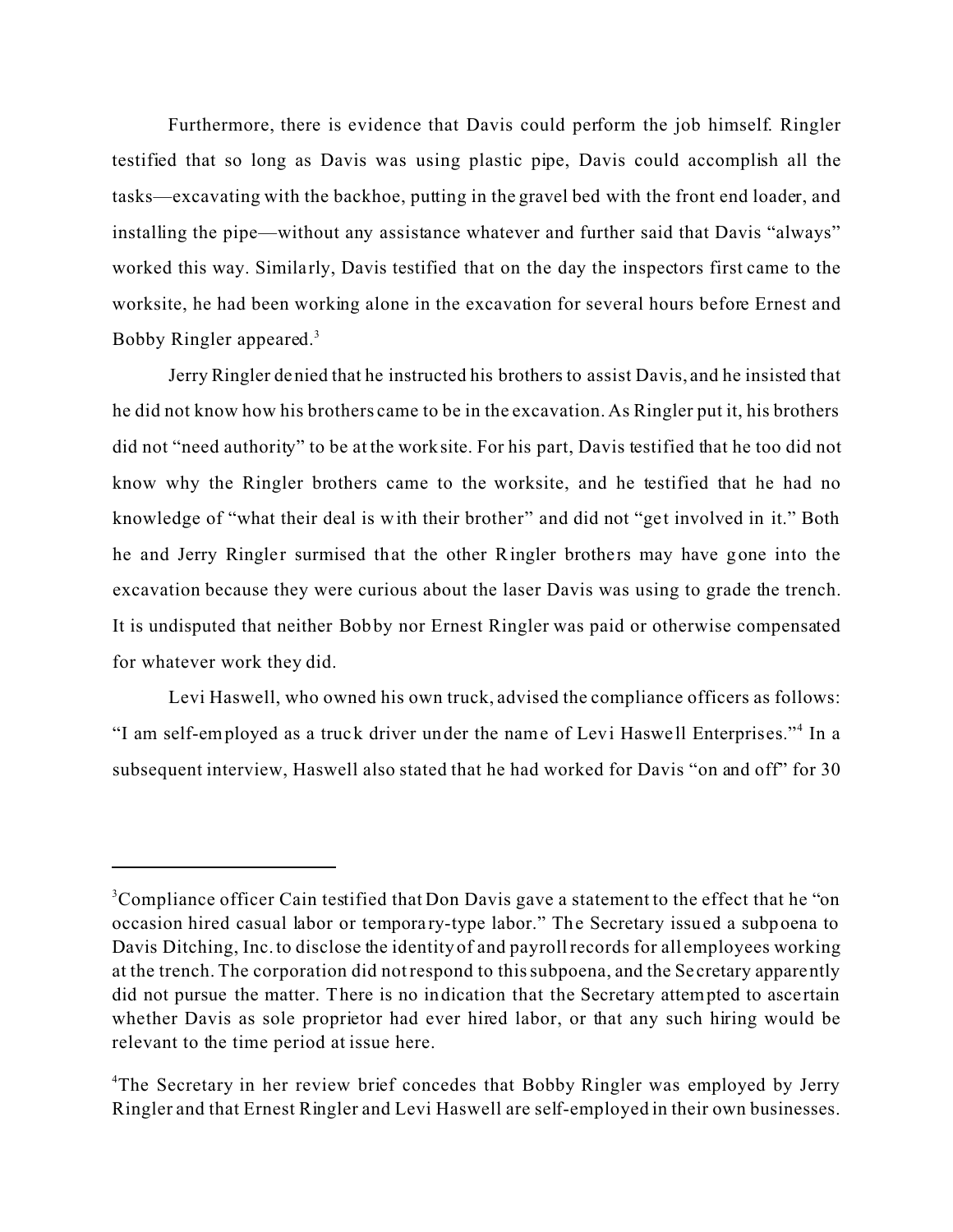years and that he operated the front-end loader at the site because he was one of the few individuals whom Don Davis trusted with his equipment.<sup>5</sup> The decision to hire Haswell, however, was made by Jerry Ringler, not Davis, because Ringler thought the job was progressing too slowly and wanted to give Davis some assistance. Ringler selected Haswe ll because he had known Haswell for the past 20 years and was aware that Davis would allow Haswe ll to use Davis' equipment. If for some reason Ringler became dissatisfied with Haswell's work, he had the authority to tell Haswell that his services were no longer required. Davis, on the other hand, could not have dismissed Haswell. If he did not want Haswe ll on the job, Davis would have to speak to Ringler, who would make the decision whether or not to terminate Haswell's services.

Haswell's involvement at the worksite here was on an occasional basis; he worked at the trench a few times for short periods and only when needed to deliver or move material. Haswe ll was paid by Jerry Ringler, not by Davis, and was responsible for his own taxes and insurance. Haswe ll would submit to Ringler his claim for the number of hours worked except during those times when Ringler was not present at the site. Ringler did not tell Haswell how to perform his assigned tasks, and Haswell would have been free to hire someone else to help him if he wished. During the time that Ringler assigned Haswell to assist Davis, Ringler also gave Haswell permission to perform work at other locations using Davis' front end loader. Notwithstanding Ringler's intention that sending Haswell to the site would expedite the work, Davis testified that the interruptions when Haswell went to other sites occasionally resulted in delays on Davis' project. Davis also testified that he had no ability to compel Haswell to come to work at any particular time. Haswell did not always report for work

<sup>5</sup> Don Davis testified that he had employed Haswell some 35 years earlier, at which time he taught Haswell how to operate construction equipment, and that for a 5-year period Haswell worked for Davis' brother. There is no indication, and the Secretary does not argue, that these prior relationships are relevant to the events in question here.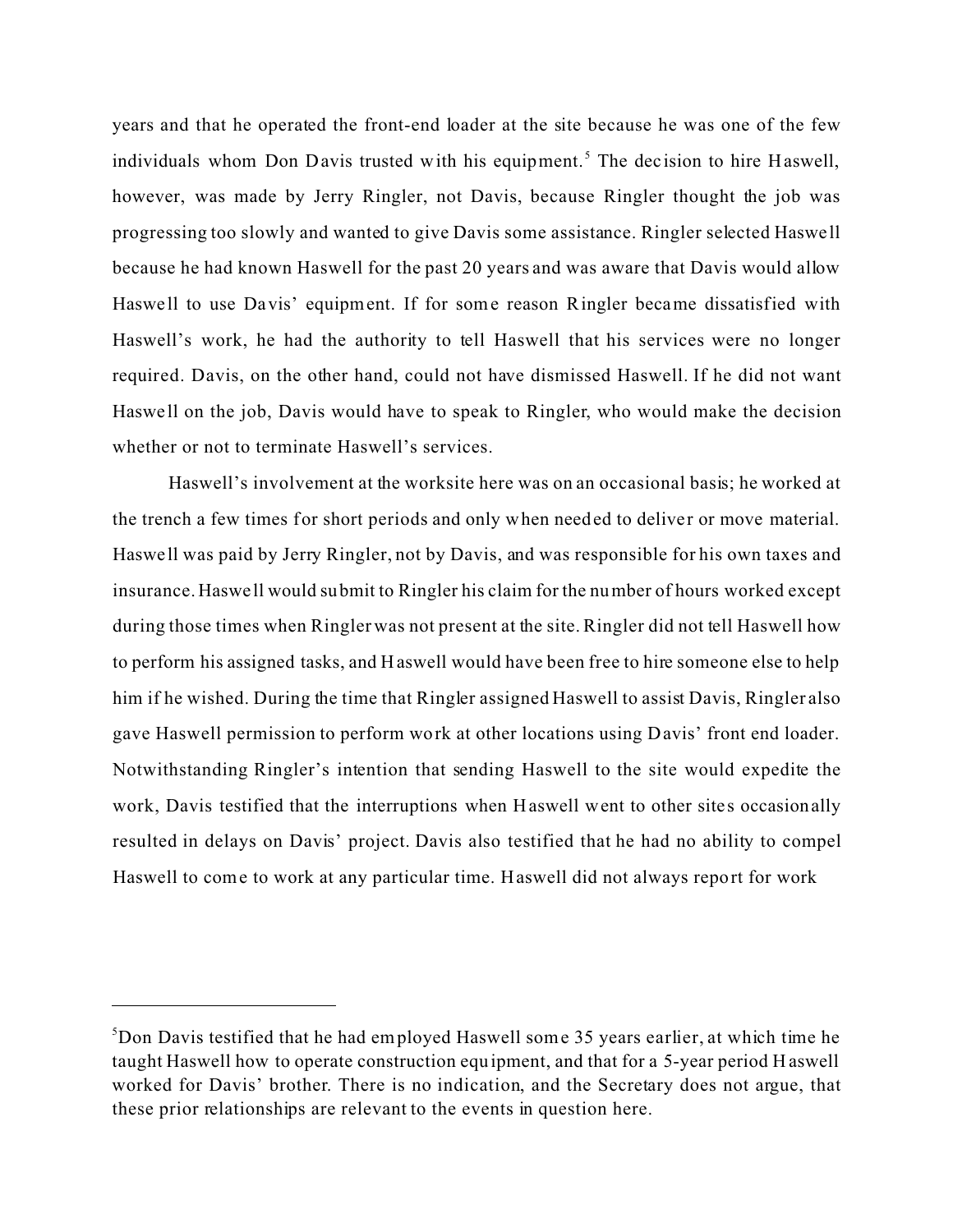when, or stay as long as, Davis wanted him to, and sometimes Haswell did not show up at all. Both Davis and Ringler considered Ha swell an independent contractor.

Although Bobby and Ernest Ringler informed the compliance officers that they too were completely free to come and go as they wished, and that Davis could not instruct them to report for work, they also stated that Don Davis was in charge of the excavation and directed the work. Haswell similarly stated that Don Davis was in charge of the job. Jerry Ringler likewise testified that Davis directed the operation of the backhoe and the placement of the pipe. Although Davis emphasized that the work tasks at the site were so routine and well-established that little if any direction or instruction was required, Davis conceded that after the Ringler brothers had set the pipe in the excavation he would check to make sure they had placed it properly.

#### **II. APPLICABLE CASE LAW**

The sole issue before us is whether Don Davis is an employer as the Act defines that term. As the Commission noted in *Vergona Crane Co.*, 15 BNA OSHC 1782, 1783, 1991-93 CCH OSHD ¶ 29,775, p. 40,495 (No. 88-1745, 1992), "only an 'employer' may be cited for a violation of the Act," although the bare minimum of one single employee is sufficient to invoke coverage under the A ct. *Poughkeepsie Yacht Club, Inc.*, 7 BNA OSHC 1725, 1727, 1979 CCH OSHD ¶ 23,888, p. 28,968 (No. 76-4026, 1979). If Davis was not the employer of at least one of the three workers at the site, he cannot be held liable under the Act, for the Secretary does not claim that Davis had any other employees. Although the evidence supports the judge's finding that Davis controlled the performance of the work itself, control over the "means and methods" by which a task is accomplished is not dispositive of employment status under the Act.

Section 3 of the Act, 29 U.S.C. § 652, defines an "employer" as "a person engaged in a business affecting commerce who has employees" and defines "employee" as "an employee of an employer who is employed in a business of his employer which affects commerce."As the Ninth C ircuit pointed out in *Loomis Cabinet Co. v. OSHRC*, 20 F.3d 938,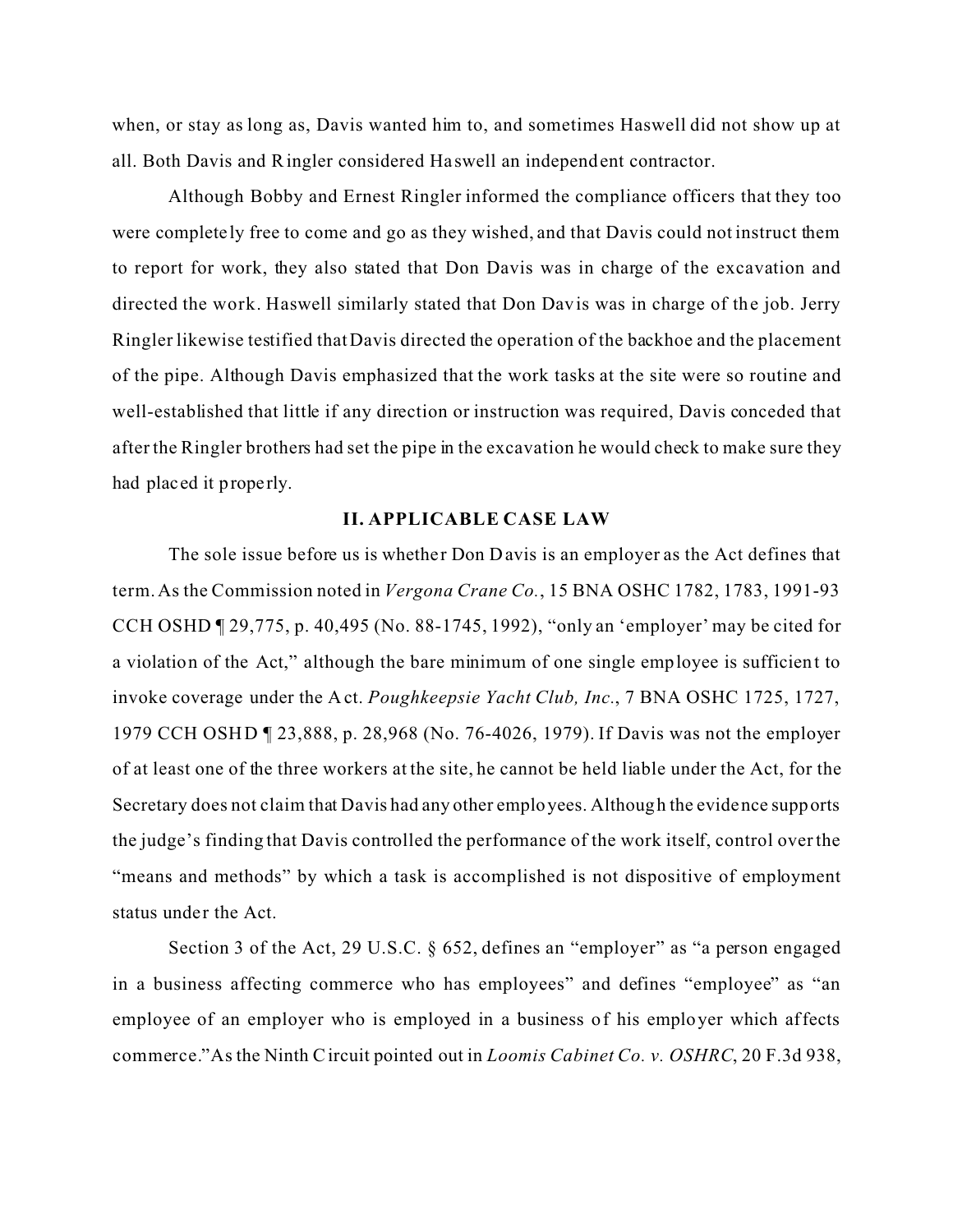941 (9th Cir. 1994), such unhelpfully circular definitions, which are found in several other statutes as well as the OSH Act, have led the Supreme Court to look beyond the statutory language for guidance on the meaning of those terms. In *Nationwide Mut. Ins. Co. v. Darden*, 503 U.S. 326 (1992), the Court reiterated its prior precedent that "when Congress has used the term 'employee' without defining it, we have concluded that Congress intended to describe the conventional master-servant relationship as understood by common-law agency doctrine." *Id.* at 322-23 (quoting *Community for Creative Non-Violence v. Reid*, 490 U.S. 730 (1989)). The exercise of, or the right to exercise, control over those performing service determines whether a master-servant relationship exists at common law. Under the so-called "control" test, the master, or employer, has the right, not only to specify the objectives of a subordinate's service, but also "to control the physical conduct of the other in the performance of the service." RESTATEMENT (SECOND) OF AGENCY § 2. The Supreme Court in *Darden* set out the following test for the existence of a common law employment relationship:

In determining whether a hired party is an employee under the general common law of agency, we consider the hiring party's right to control the manner and means by which the product is accomplished. Among the other factors relevant to this inquiry are the skill required; the source of the instrumentalities and tools; the location of the work; the duration of the relationship between the parties; whether the hiring party has the right to assign additional projects to the hired party; the extent of the hired party's discretion over when and how long to work; the method of payment; the hired party's role in hiring and paying assistants; whether the work is part of the regular business of the hiring party; whether the hiring party is in business; the provision of employee benefits; and the tax treatment of the hired party.

# 503 U.S. at 323-24.

The *Darden* test originates in the common law, which looks to the element of control by the hiring party over the hired party. The test also includes within the rubric of "control" factors that address the economic and financial aspects of the relationship between the parties, such as matters of compensation, taxation, working hours, and provision of tools and equipment. As the Court noted, "[s]ince the common-law test contains 'no shorthand formula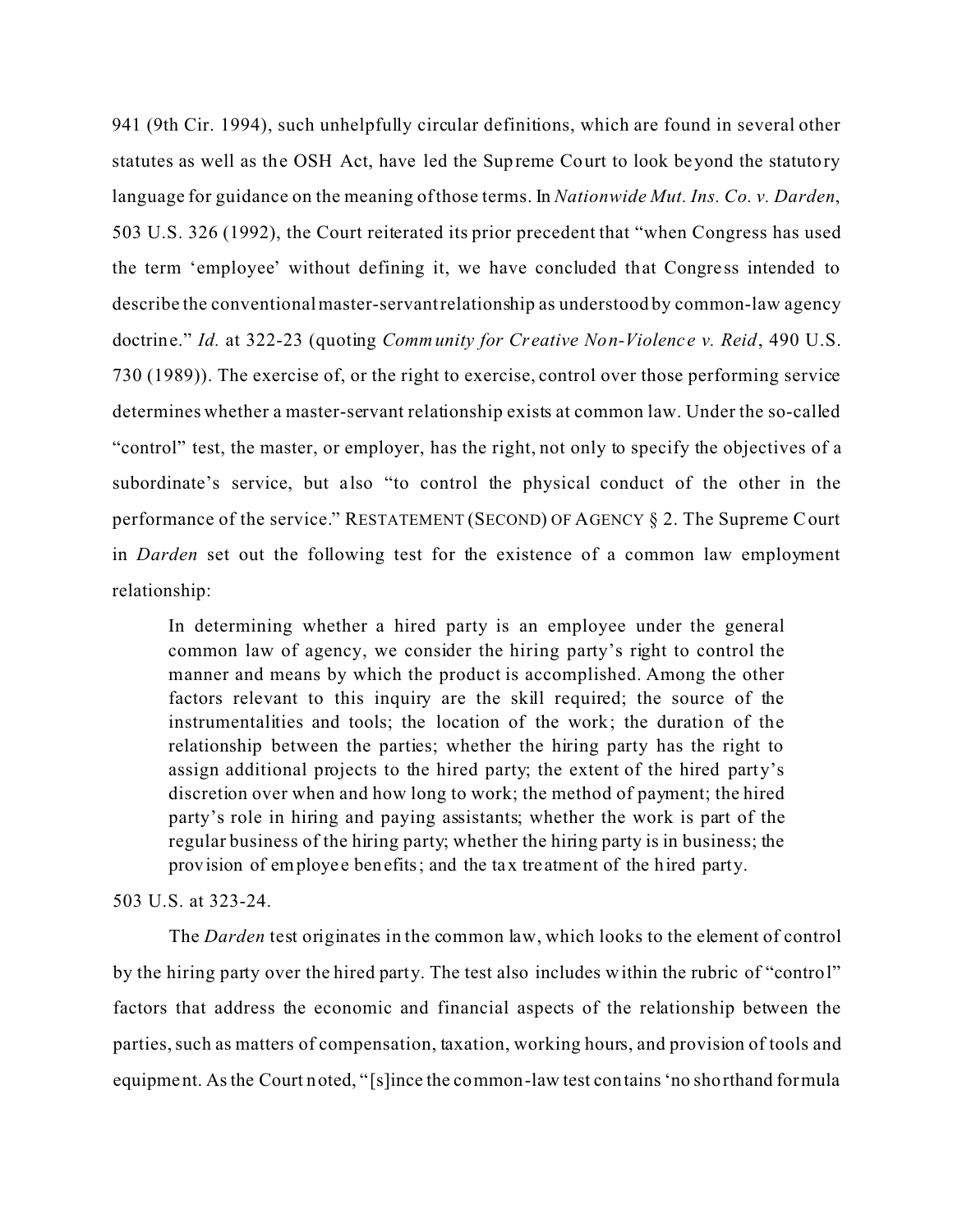or magic phrase that can be applied to find the answer, . . . all of the incidents of the relationship must be assessed and weighed with no one factor being decisive.'"*Id.* at 324 (quoting *NLRB v. United Ins. Co. of America*, 390 U.S. 254, 258 (1968)) (ellipsis in original). The Commission's approach to determining the existence of an employment relationship is consistent with *Darden*. Under Comm ission case law, the alleged employer must exercise control over the workers, but the element of control extends to economic factors as well as the "means and methods" by which the work is performed. *Vergona Crane*, 15 BNA OSHC at 1784, 1991-93 CCH OSHD at p. 40,496 (citing *Van Buren-Madawaska Corp.*, 13 BNA OSHC 2157, 2158, 1987-90 CCH OSHD ¶ 28,504, p. 37,780 (No. 87-214, 1989)). As the Commission has observed with respect to the Supreme Court's opinion in *Darden*, "many of the factors in the Commission's economic realities test appear in the *Darden* test as well. . . . [and] the inquiry central to both tests is the question of whether the alleged employer controls the workplace." *Loomis Cabinet Co.*, 15 BNA OSHC 1635, 1638, 1991-93 CCH OSHD ¶ 29,689, p. 40,256 (No. 88-2012, 1992), *aff'd*, 20 F.3d 938 (9th Cir. 1994). Likewise, the Tenth Circuit, where this case arises, recognizes *Darden* as the test for determining whether employment status exists under Title VII of the Civil Rights Act, 42 U.S.C. § 2000e, which contains definitions of "employer" and "employee" similar to those of the OSH A ct. *Lambertsen v. Utah Dept. of Corrections*, 79 F.3d 1024, 1028 (10th Cir. 1996). $^{6}$ 

<sup>6</sup> Several circuits in addition to the Tenth Circuit in *Lambertsen* have analogized *Darden* to a "hybrid" which combines the common law element of control with an inquiry into the economic realities of the relationship, with the Tenth Circuit noting that "there 'is little discernible difference between the hybrid [approach] and the common law agency [approach].'" 79 F.3d at 1028 (quoting *Frankel v. Bally*, 987 F.2d 86, 90 (2d Cir. 1993)) (ellipses in original). *See Adcock v. Chrysler Corp.*, 166 F.3d 1290, 1292 & n.3 (9th Cir.), *cert. denied*, 528 U.S. 816 (1999); *Mangram v. General Motors Corp.*, 108 F.3d 61, 62-63 (4th Cir. 1997); *Wilde v. County of Kandiyohi*, 15 F.3d 103, 106 (8th Cir. 1994); *see also Spirides v. Reinhardt*, 613 F.2d 826, 831 (D.C. Cir. 1979) (concluding that in addition to control over the means and methods of performing the work, a number of factors, including elements of an economic nature, determine employment status under Title VII of the Civil Rights Act).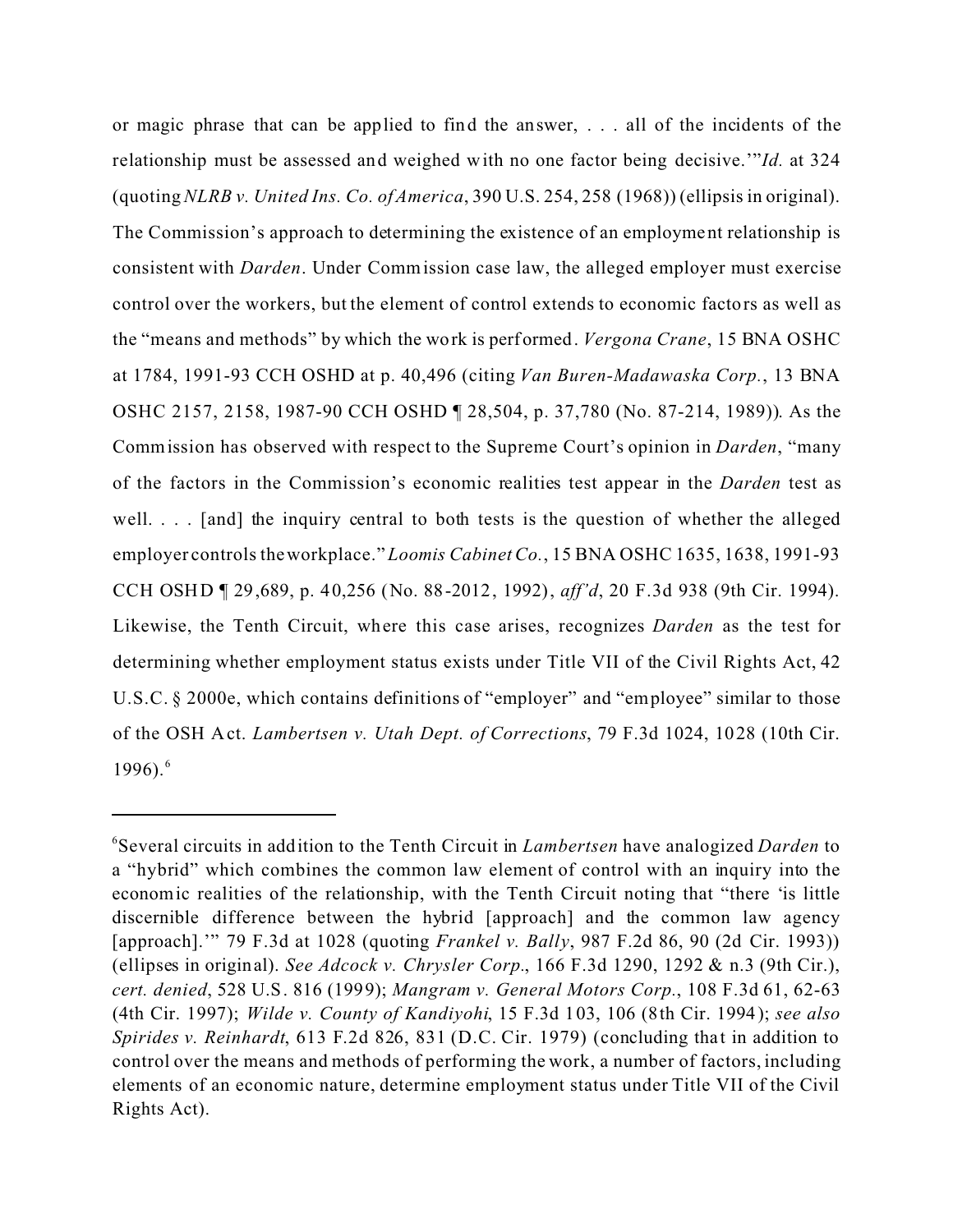Based on the evidence regarding Davis' control over the work environment, including control over the economic a spects of the relationship between Davis and the three workers, we conclude that the Secretary, who has the burden of proof, *Timothy Victory*, 18 BNA OSHC 1023, 1027, 1995-97 CCH OSHD ¶ 31,431, p. 44,450 (No. 93-3359, 1997), has failed to establish that D avis is the employer of Haswell or the two Ringler brothers, Bobby and Ernest.

#### **III. ANALYSIS**

With respect to Haswell, the record plainly shows he had specialized skill both as an equipment operator and a truck driver and that he utilized these skills in working not only with Davis but on other jobs for which Ringler permitted him to take time off from his work on the trench. In terms of the relevant criteria, Davis lacked any control whatever over significant aspects of Haswell's work activities. Davis could not assign additional projects, Haswell had discretion over his work hours and was empowered to hire his own assistants if he so desired, and Ringler—not Davis—would approve Haswell's requests to leave the site to do work elsewhere. *See Atchley v. Nordam Group, Inc.*, 180 F.3d 1143, 1146, 1153 (10th Cir. 1999) (employment relationship cannot be found where putative employer lacks the right to designate and assign a worker and has no control over the worker's schedule). Ringler not only paid Haswe ll but determined how much Haswell should be paid, and Davis provided no insurance for Haswell nor withheld or otherwise paid any taxes on behalf of Haswell. *See Zinn v. McKune*, 143 F.3d 1353, 1357 (10th Cir. 1998) (discussion of compensation and other benefits as bearing on the employment relationship); *Spirides v. Reinhardt*, 613 F.2d 826, 833 (D .C. Cir. 1979) (benefits such as leave and retirement and payment of social security taxes as material factors in determining the existence of an employment relationship). While Davis provided the tools and equipment, Haswell—with Ringler's consent—was free to take the front-end loader to other work sites. It is clear that Haswell could and did increase his income by using initiative and independent judgment. The casual nature of Haswell's attachment to the workplace; Davis' inability to control his time; and the fact that Ringler—not Davis—hired Haswell, paid him, and had the ability to fire him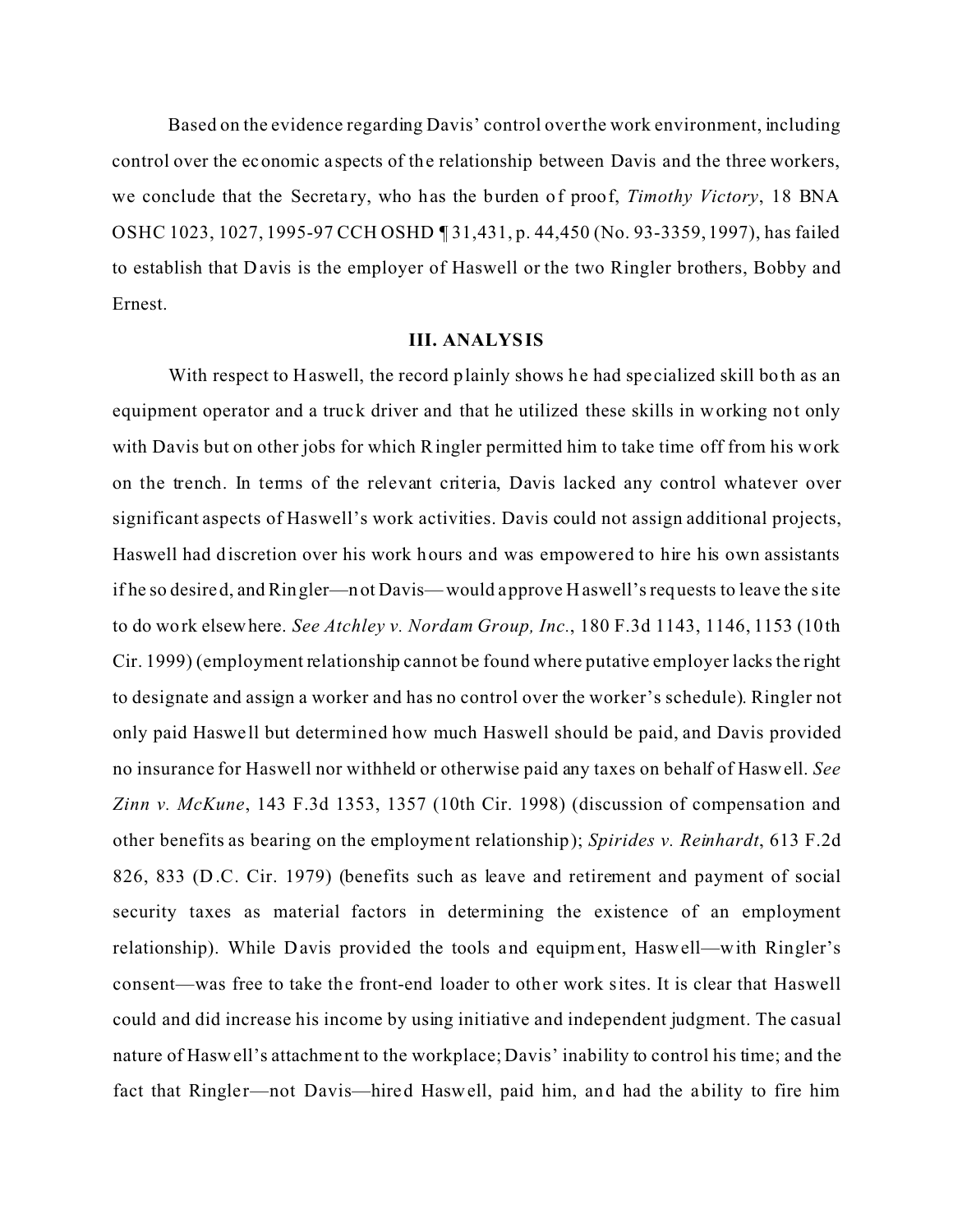outweigh the factors that argue for an employment relationship: that Davis supplied the tools, directed the tasks at the worksite, and was in the excavation business. Accordingly, we conclude that the Secretary has not established that Davis is an employer of Haswell for determining coverage under the Act.

As in the case of Haswell, Davis had not requested the assistance of Bobby or Ernest Ringler. Moreover, the evidence establishes that the brothers did nothing more than help out on an occasional basis at their own discretion. The record does not establish specifically how or for what reason they came to be working in the trench. Other than Bobby Ringler's statement that he had prior experience in exc avation work, the record is silent as to whether he or his brother brought any particular skill or expertise to the work. Furthermore, except for the compliance officers' brief observation of Bobby and Ernest Ringler, there is no evidence to show the extent or duration of the services they performed for Davis.<sup>7</sup> Moreover, not only did Davis not hire the Ringler brothers, but he could not fire them or modify their working conditions. He had no control over the duration of the Ringler brothers' work or their daily work hours, as they were free to come and go as they pleased. Nor are there any other indicia of an employment relationship *.* The Ringlers were not paid for their work, and there is no evidence that they were otherwise compensated.

The Secretary argues that Davis' control over the performance of the work overrides all other considerations. In the Secretary's view, because D avis controlled the "manner and means" of accomplishing the pipe-laying project, he necessarily is the statutory employer of the others who did the work. We are aware of no case that goes this far, and we think the Secretary misunderstands *Darden* and the common law of agency. Control over the "manner and means of accomplishing the work" must include control over the *workers* and not just the results of their work. One who cannot hire, discipline, or fire a worker, cannot assign him

 $7$ Davis testified that on March 19, when the compliance officers first came to the trench, the Ringler brothers returned from one of their regular plumbing service calls and came over to the trench approximately 90 minutes after Davis had started working, and they had been in the trench intermittently for no more than 15 or 20 minutes before the compliance officers appeared.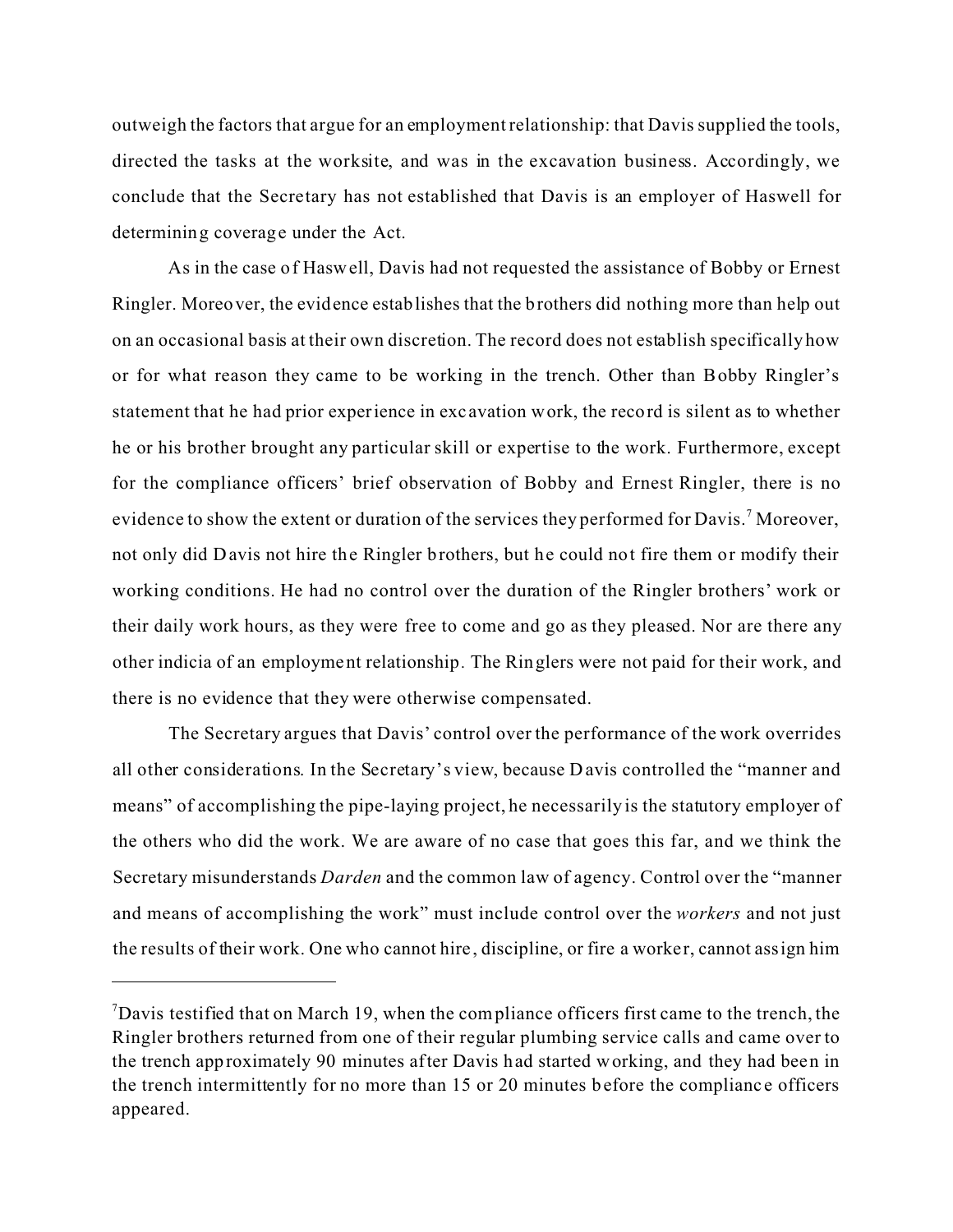additional projects, and does not set the worker's pay or work hours cannot be said to control the worker. Accordingly, we reject the Secretary's argument, and we conclude that on the facts established in this record, none of the three workers was an employee of Don Davis.

For the reasons stated, the judge's decision is reversed, and the citation is vacated.

 $\sqrt{s}$ /

Thomasina V. Rogers Chairman

/s/

Ross Eisenbrey Commissioner

Dated: July 30, 2001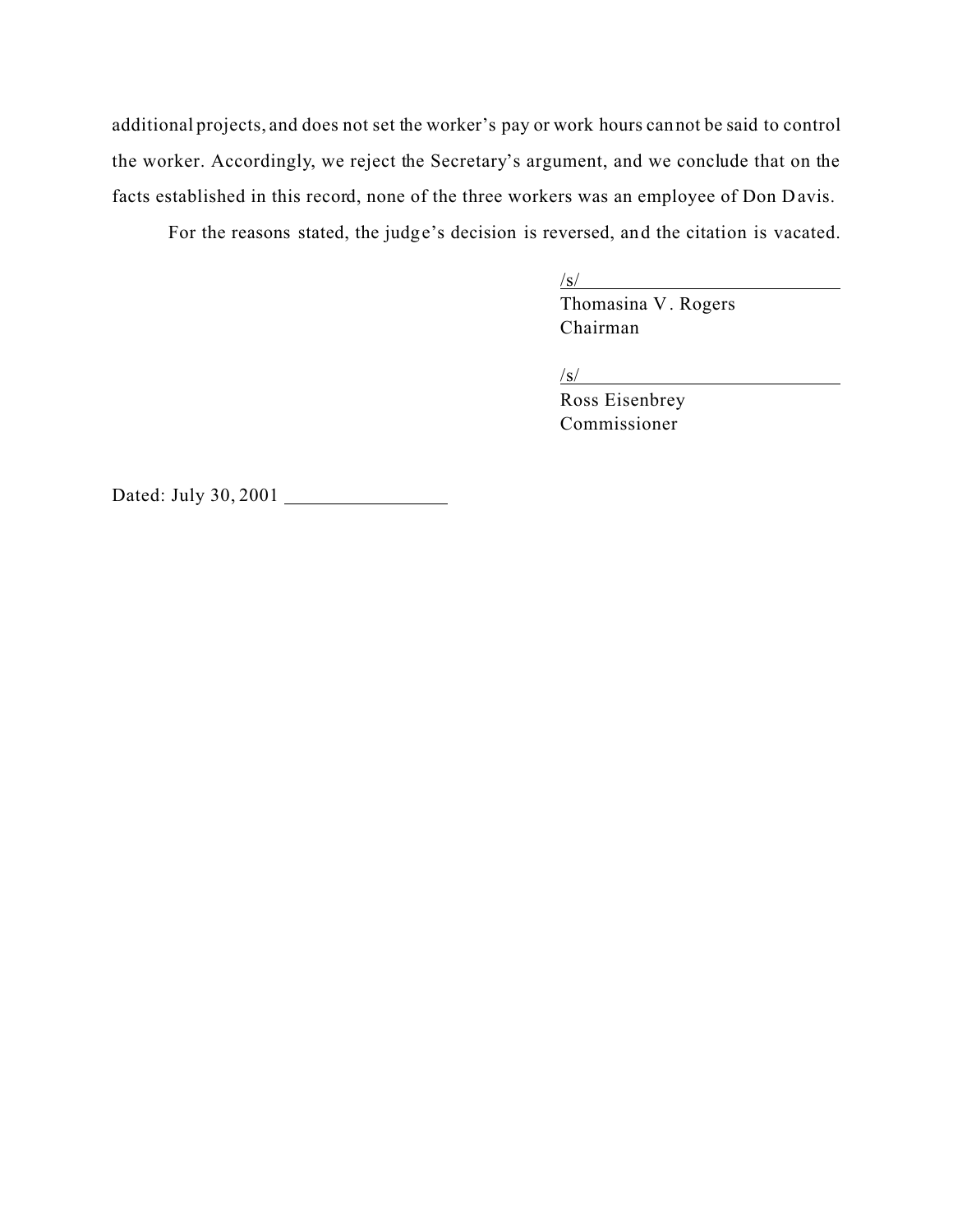#### SECRETARY OF LABOR,

Comp lainant,

v.

# DON DAVIS d/b/a DAVIS DITCHING and DAVIS DITCHING, INC.,

Respon dent.

OSHRC DOCKET NO. 96-1378

#### APPEARANCES:

For the Co mplainant: Dewey P. Sloan, Jr., Esq., Office of the Solicitor, U.S. Department of Labor, Kansas C ity, Missouri.

For the Re sponde nt: William G. Webb, Esq., Strand, Meadows and Webb, LLP, Colorado Springs, Colorado.

Before: Administrative Law Judge Sidney J. Goldstein

### DECISION AND ORDER

This is an action by the Secretary of Labor to affirm six items of a serious citation issued to the Respondent by the Occupational Safety and Health Administration. The matter arose after two compliance officers for the Administration inspected a worksite of the Respondent, concluded that it was in violation of the regulations and recommended that the citation be issued. The Respondent disagreed with this determination and filed a notice of contest. After a complaint and answer were filed with this Commission, a hearing was held in Denver, Colorado.

The basic facts in this controversy are not in substantial dispute and may be briefly summarized. Don Davis is in the business of underground construction; he also is president, chief stockholder and manager of Don Davis Ditching, Inc. The corporation owns construction equipment, including a backhoe and front end loader. This equipment was leased to Don Davis as an individual.

Mr. Davis entered into a contract with the owner of a land tract whereby, in consideration of \$180,000.00, Mr. Davis was to perform underground construction for a period of approximately seven months.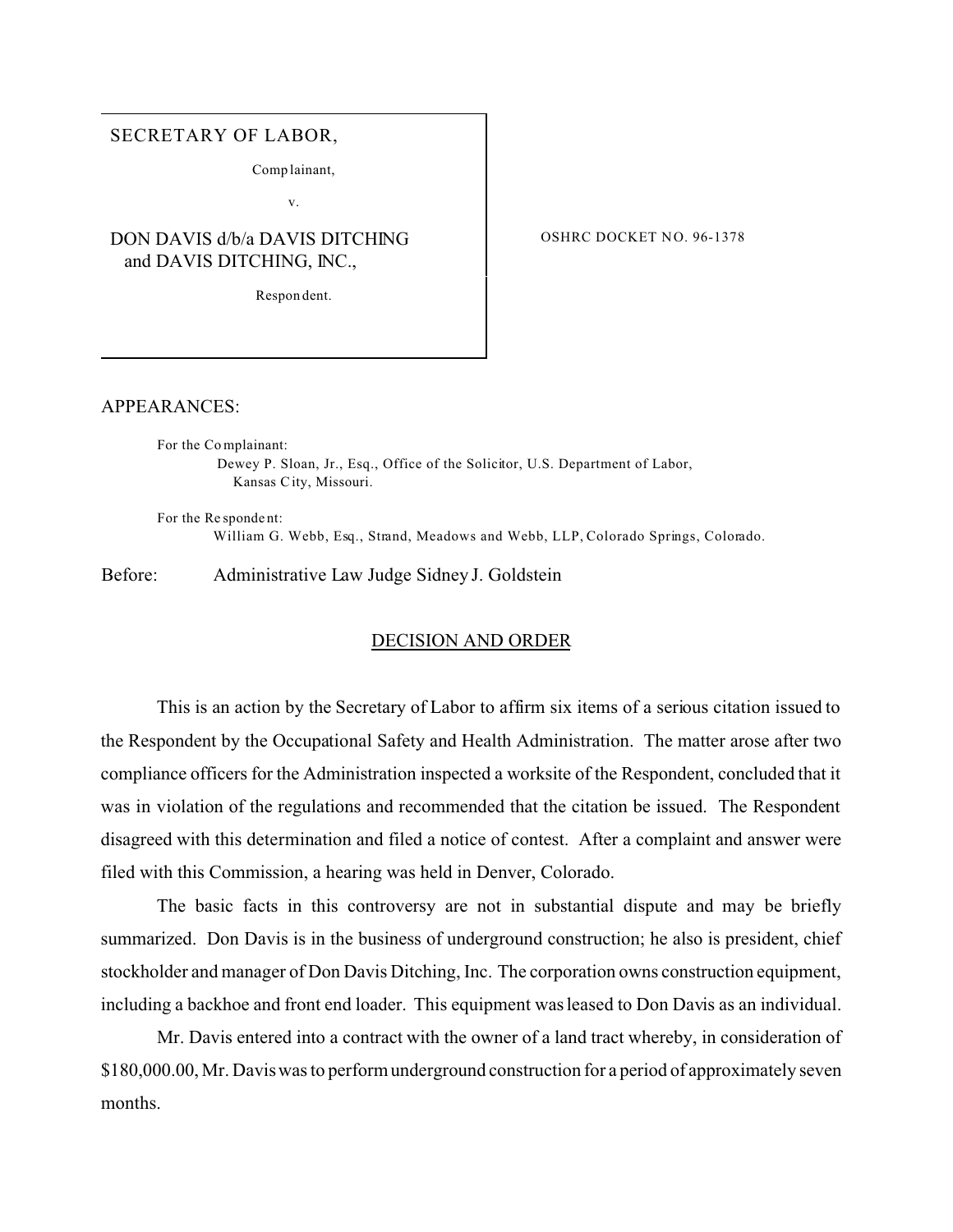During an inspection of the worksite, compliance officers for the Administration observed two people working in a trench approximately 8 feet deep and 25 feet long. The trench was not shored or otherwise supported although in type C soil. It is undisputed that the trench proportions were in violation of the trenching regulations adopted under the Occupational Safety and Health Act of 1970. A third person operated the front end loader. There were five other safety violations related to construction.

Citations for the alleged infractions of the standards were issued to the landowner, Mr. Davis, and Don Davis Ditching, Inc. The former settled with the Administration, but the latter two units filed a notice of contest which led to this hearing.

It is admitted that the violations of the OSHA regulations occurred, but the Respondents deny they were employers within the meaning of OSHA regulation and therefore not subject to penalties for any violations.

The main issue in this case is whether Don Davis as general contractor who created the hazard was responsible for ensuring that workers in the excavation were protected.

The question whether a contractor may be held in violation of a safety regulation although it had no employees at the jobsite has been before the Commission in the past. On this point the Commission rejected the idea that liability under the Occupational Safety and Health Act of 1970 should be based solely on the employment relationship. And in the case of *Brennan v. Occupational Safety and Health ReviewCommission (UnderhillConstructionCorporation),* 513 F2d 1032, the court held that employer's specific duty to comply with the Secretary's standards is in no way limited to situations where a violation of a standard is linked to exposure of his employees to the hazard. It is a duty over and above his general duty to his own employees.

General contractors normally have the responsibility and means to assure that other contractors fulfill their obligations with respect to employee safety. The Commission has stated that it will hold a general contractor responsible for safety standard violations which it could have reasonably have been expected to prevent or abate by reason of supervisory capacity. The duty of a general contractor is not limited to the protection of its own employees from safety hazards, but it extends to the protection of all employees engaged at the worksite. Both the Commission and the courts have held that overall responsibility for the safety of all workers on the project is in the general contractor's province.